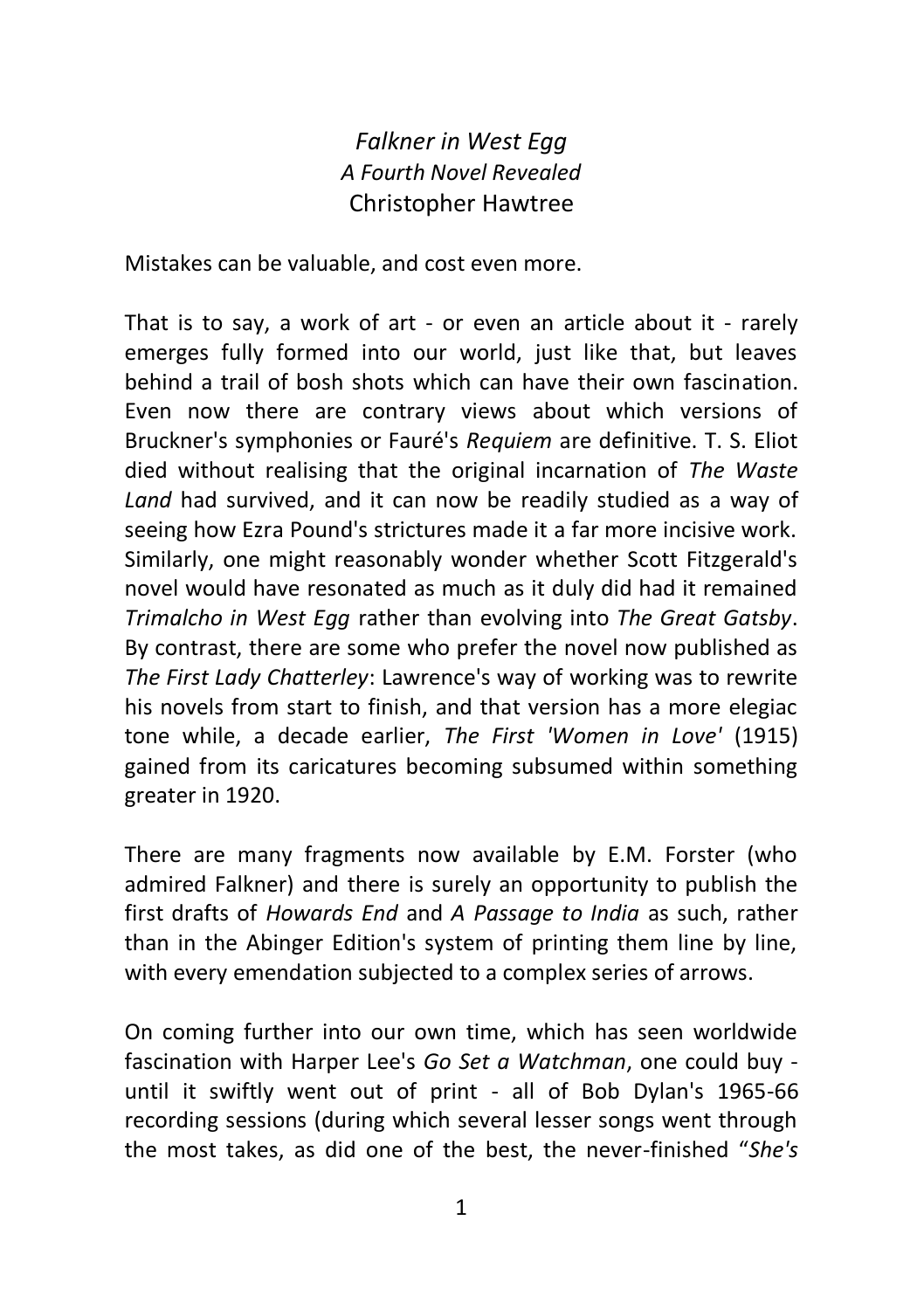*Your Lover Now*"). In due course, there will surely emerge more concert try-outs of Pink Floyd's *Dark Side of the Moon*: that multimillion-selling disc which had been a disaster when first performed at the Brighton Dome but did better the next night in Portsmouth. As such, it is surely unfortunate that such works cannot now evolve on the road lest they be posted upon the internet and there risk discouraging castigation. A phrase which prompts the thought that the original typewritten roll of Kerouac's book is widely available, as are the Raymond Carver stories before they were whittled by editor Gordon Lish. One could write at length about Henry James's rewriting of works in his later style (nobody agrees which are better) while some might yet hanker for *The Bonfire of the Vanities* as Tom Wolfe first wrote it as a serial for Rolling Stone: a Dickensian's means of getting it from his head and onto the page. Few, though, would favour the serial version of Wilde's *The Picture of Dorian Gray*  over the revised and expanded novel although it is available in an Oxford edition and was a Norton one.

Such is the market that those with a taste for matters Forsterian, Fitzgeraldian or Floydian have to pay far more for the versions supplanted by the finished one. As one has to do for last year's eternal temptation: the complete 1955 recording sessions for Glenn Gould's disc of the Goldberg Variations.

All of which is perhaps a diverse preamble - or prestroll - to matters Falknerian. It has become a matter of course to lament the loss of his fourth novel but, equally, what one would give for the manuscripts of the other three. How did these come to be? We know, from a letter which he wrote to Lord Rendel, that he felt he had written *The Nebuly Coat* on the hoof/train, with a tired part of his brain, amidst a busy working life. Even more tantalising is his letter to the agent J. B. Pinker whom he hoped would be willing to sell his short stories (these have, it seems, vanished but, who knows, they could yet turn up in an attic, such as the one in which I found the letter written to Edward Stone from Baden-Baden, where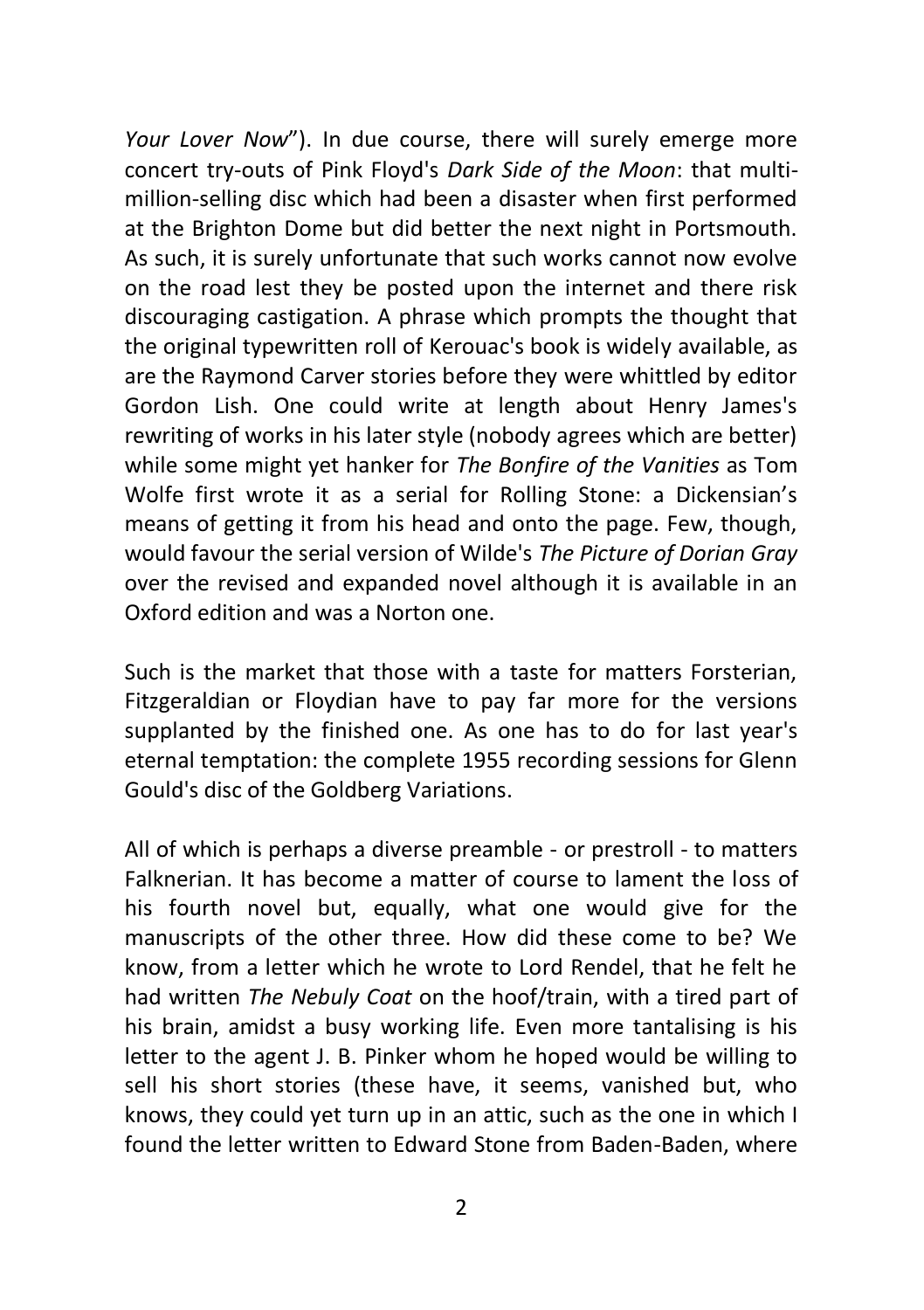Falkner was regaining necessary energies a week before his marriage).

Falkner continues to astonish, whether it be in the letter to John Noble where he describes the discovery that, hard pressed in the middle of the night he had relieved himself ("pumping ship" is a phrase worthy of revival) in what turned out to be a shoe; or, even more startling, the one to Lord Rendel which supplies well-nigh, precisely-located Joycean details about the operation upon his piles as an explanation for his absence from ever-hairy Armstrong-Whitworth matters.

Falkner was a complex man (as was Kipling, whom he knew, but there is nothing more than a passing reference to this, and only a few more to his meetings with Hardy).

What excitement there is, however, in being able to come close to Falkner at work: the notebook which sets out a scenario for something which anticipates *The Nebuly Coat*. It would be fanciful to liken this to *Jean Santeuil,* that precursor of Proust's great novel. It was, however, with a Proustian delight that I picked up this manuscript notebook of some fifty pages at whose end are printed calendars for 1898 and 1899. Indeed, I constructed a transcript of it to provide as an Appendix to the edition I made for the World's Classics (1988) of *The Nebuly Coat*. In the event, this was deemed to be too much for general interest (that said, one recalls with esteem OUP's late Michael Cox, who himself, author a cogent guide for new vegetarians, duly wrote two novels which have something of Falkner about them).

Falkner begins with the simple note: "A. B. an art student locates himself in a dreary, painfully [illegible], but cheap lodging in the South Walks, meaning to sketch in the neighbourhood (I don't know where) during August & September."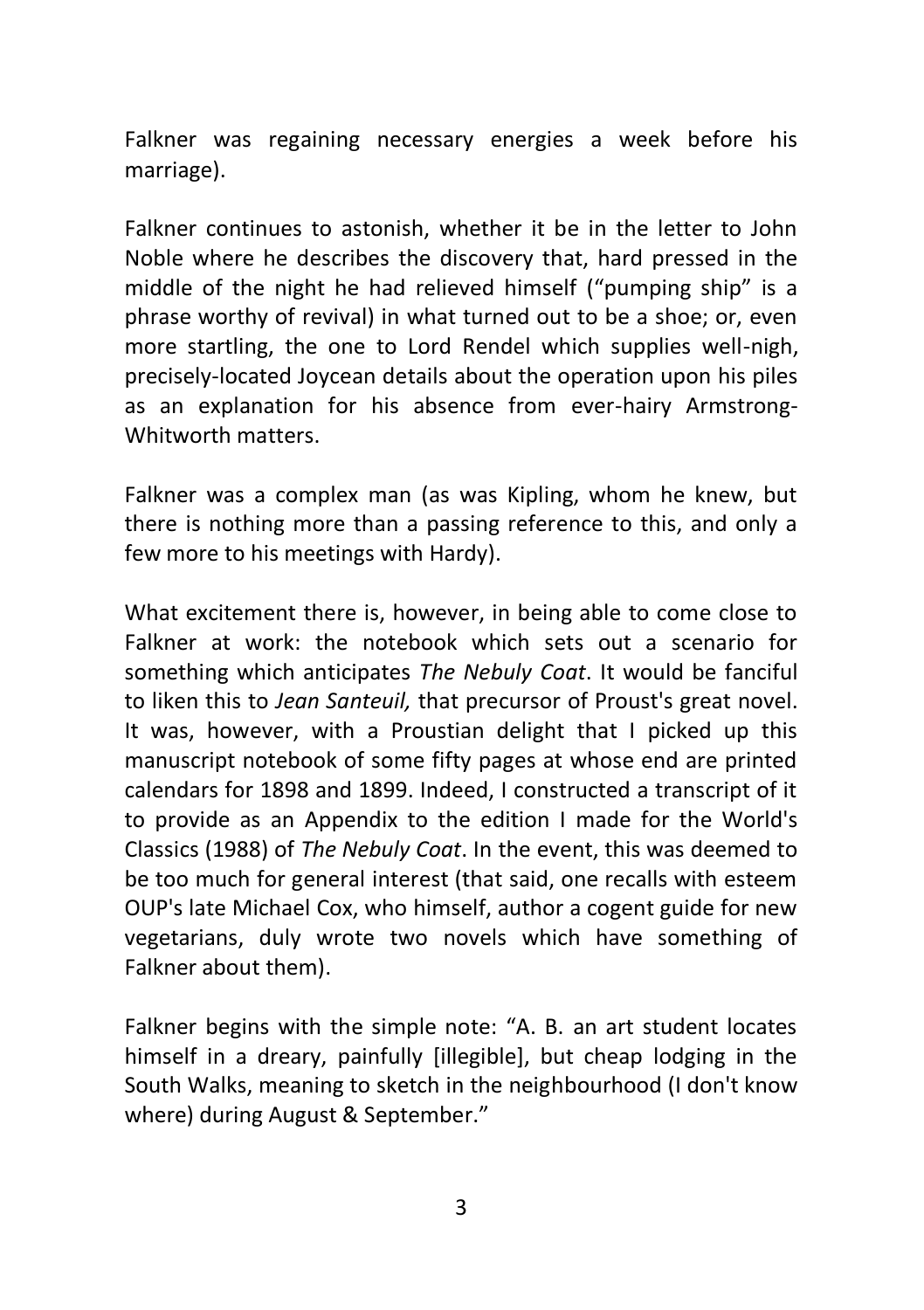A.B. an out student locates himself in a drawn, permetty the South walk, meaning to sketch in the neighbourhood () don't gait kurs) where during August & September -The household consists of Min Fidgin, her mere a compos Min 7 of old Mr Thanks - dies - funeral - cifle. Ht painter has been in the leoner for 3 or 4 meets - to his great discourant- Hethento of Turner net, but is reach encumbered by couver 20 % material 7 only stee must insist on hugung The blinds down in their first Toda - behavinaducted? fulled them up -

Even there, we can see how Falkner would transform such a setting by turning the visitor into a junior architect who visits a more remote place than Dorchester.

"The household consists of Miss Fidgin, her niece a younger Miss F & old Mr. F /her grandfather/ who dies /of old age/ - funeral – after the painter has been in the house for 3 or 4 weeks to his great discomfort. He thinks of turning out but is much encumbered by canvases and materials / & in a frenzy over

some sketches most unwilling to spare time to look."

What's more, "Miss F. wishes him to stay on, only she must insist on keeping the blinds down in his front room - he has inadvertently pulled them up."

That element of the plot - a dead character - becomes something much greater in the novel itself. Meanwhile, here is the first glimpse of a crucial element. "Among the horrible 'ornaments' in his sitting room, a glass lustre gaselier with half the pendants gone, & other old-fashioned frippery is a frightful painting of a wreath /bouquet/ of flowers - in a great gilt frame."

In this incarnation of the story, Miss Fidgin thinks it a fine work of art and, confronted by poverty, asks the painter how much he thinks she might get for it. "He gently informs her that, though old, paintings are practically impossible to sell."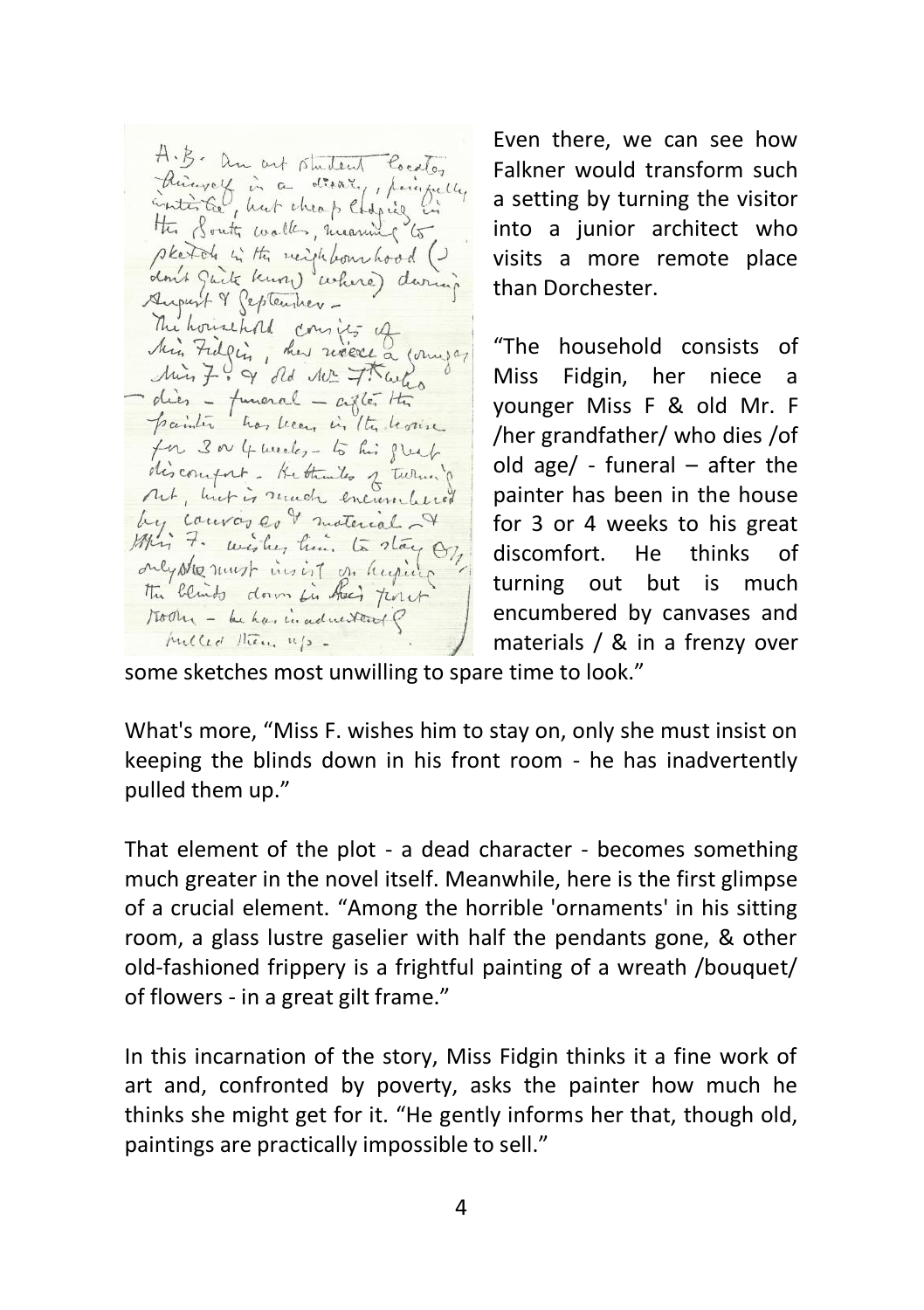(It is perhaps worth remarking at this point that the notebook is not in what came came to be Falkner's medieval hand but written in a version of his early one, and at what infers to have been quite a clip.)

Gentle though the painter has tried to be, Miss Fidgin "is indignant, quite certain it is a valuable painting". It has been in the family, much treasured and her grandfather insistent that it never be sold. The weather duly turns bad, the artist cannot venture out into the persistent rain. Anxious not to lose time, he wonders what to do. "He thinks he will paint a portrait of Miss F's niece. She is pallid & has indifferent features except fine hazel eyes – but she has a rather distinguished carriage & the painter admires her in her "black dress", a noun which Falkner crosses out to replace with "and white collar".

He likens the potential painting to a Vandyke or Moroni. ("I don't remember any women though by Moroni," notes Falkner as he draws upon that well-stocked mind: he evidently knew the National Gallery well.)

"Miss F. is again very indignant. Her niece shall not sit like a model - & even if she could so demean herself, she could not possibly sit without being chaperoned by Miss F. who has not the time to spare." Miss F. makes an alternative proposal, another model, but "The niece is rather shocked at her aunt from time to time. She is 3 or four & twenty, quite as old as the painter in age - & older in a way. She is rather nice & quiet & sensible."

Unable to paint inside, he goes out, through the elements, to Poundbury or Maiden Castle before returning to look through his work, despairs of it, turns the canvases to the wall while again deriding the gilt-framed one on the wall and looking closer at the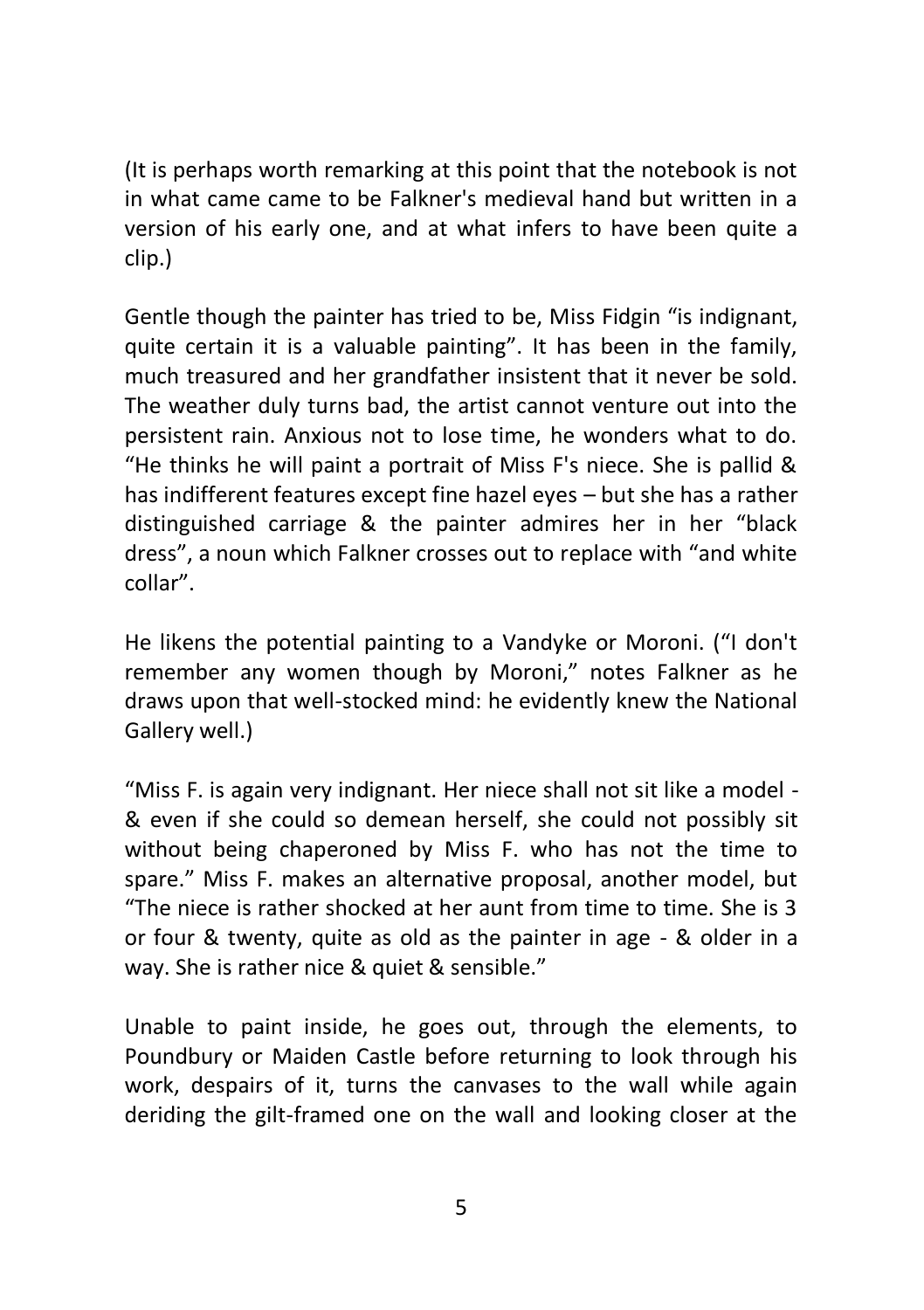watercolours made by Miss F's sister who had won prizes at the School of Art in Kensington.

That is perhaps suggested by Falkner's sister Anne, whose manuscript memoirs of their Dorchester childhood merit publication; such is her vivid eye, these are a minor masterpiece, worthy to be set beside those he wrote in the mid-Twenties. At this point in the notebook, the painter looks closer at the hideous painting, takes it into the light and realises that, beyond the flowers, there are looking out at him... hazel eyes.

In this version, Falkner plays his hand too soon. Added to which, the painter shows it to Miss F. and proposes to have the surface cleaned. As you can imagine, "She is once more indignant & refuses" while insistent that even if this is the case, the depiction of the flowers is a better use of the canvas. The niece, however, can see the painter's point, and says that with her having at least an equal stake in it, he should take it with him when he goes back to his classes. In due course, with help, a painting of a young woman is revealed and a seventeenth-century date. All of this will fit in with a Fitzjohn estate which has "been in Chancery  $-$  or whatever is the right place – for some years – wanting heirs", something perhaps inspired by the Moule family. The last Fitzjohn had disappeared abroad while "his wife or widow - for she never knew which - had an annuity paid her from her husband's estate, according to an arrangement he had made a good while before his disappearance, for he was of roving habits".

In this version there is something made of the gaselier while it becomes clear in a note added opposite that Falkner had been discussing the plot with others, at any rate his brother who suggested that in place of a hidden seal such a thing could be part of a salt cellar or mustard pot. Particularly interesting, as Falkner ponders who could be the famous painter of the portrait, it occurs to him that, what with the Stradivarius and the diamonds which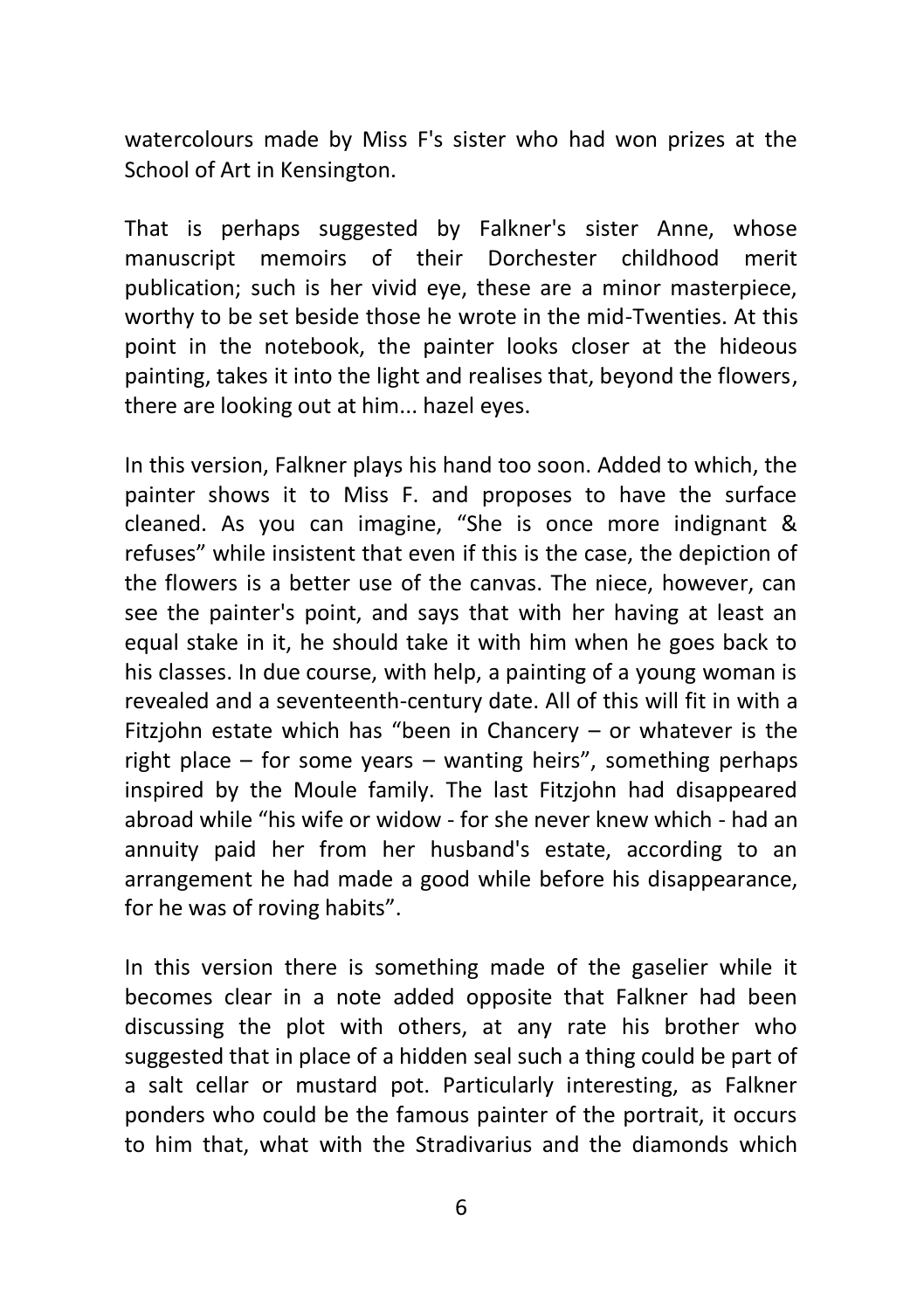have fuelled his earlier novels, it might be stale to turn another variant; in effect, in his words, that's "enough masterpieces".

In the tangle of past events (and that is a feature of the finished novel), Falkner thinks the woman in the picture was executed while his brother suggests that she was transported abroad and the family sank to labourers, something suggested as "a sort of Jane Shepherd (J.S's father was a labourer, & in her family nevertheless there lingered a vague tradition of better days)".

Such is Falkner's ready way of incorporating things around him while adding that "in the dreadful drawing room must be a stuffed parrot (alive once) or a Buddha or a lyrebird's tail, or some 'common object of a far country' which my poor brother brought home."

Amidst all this Falkner - or perhaps his brother, as the handwriting appears to change for a few pages - reflects on a lodging house at the South Street end of the West Walks and recalls meeting the family who had a brown and white pointer. "People are very stupid about dogs in books. I met with one once that at the lowest calculation was 25 & still capable of pulling down a burglar."

Antoni - informal I have have ad provisionally Bity done - he<br>being too lung idea sakes tall 4 good looking of having rather showy talents suited His friend : I have called Curtis - He is a nother mealler

Every novelist needs an outside eye upon such chronological matters; as we shall see.

Part Two of the outlined novel begins by reflecting upon what has gone before. The hidden painting will now include a coat of arms which matches one upon the

salt cellar. "Artist I have named provisionally Brydome, he being my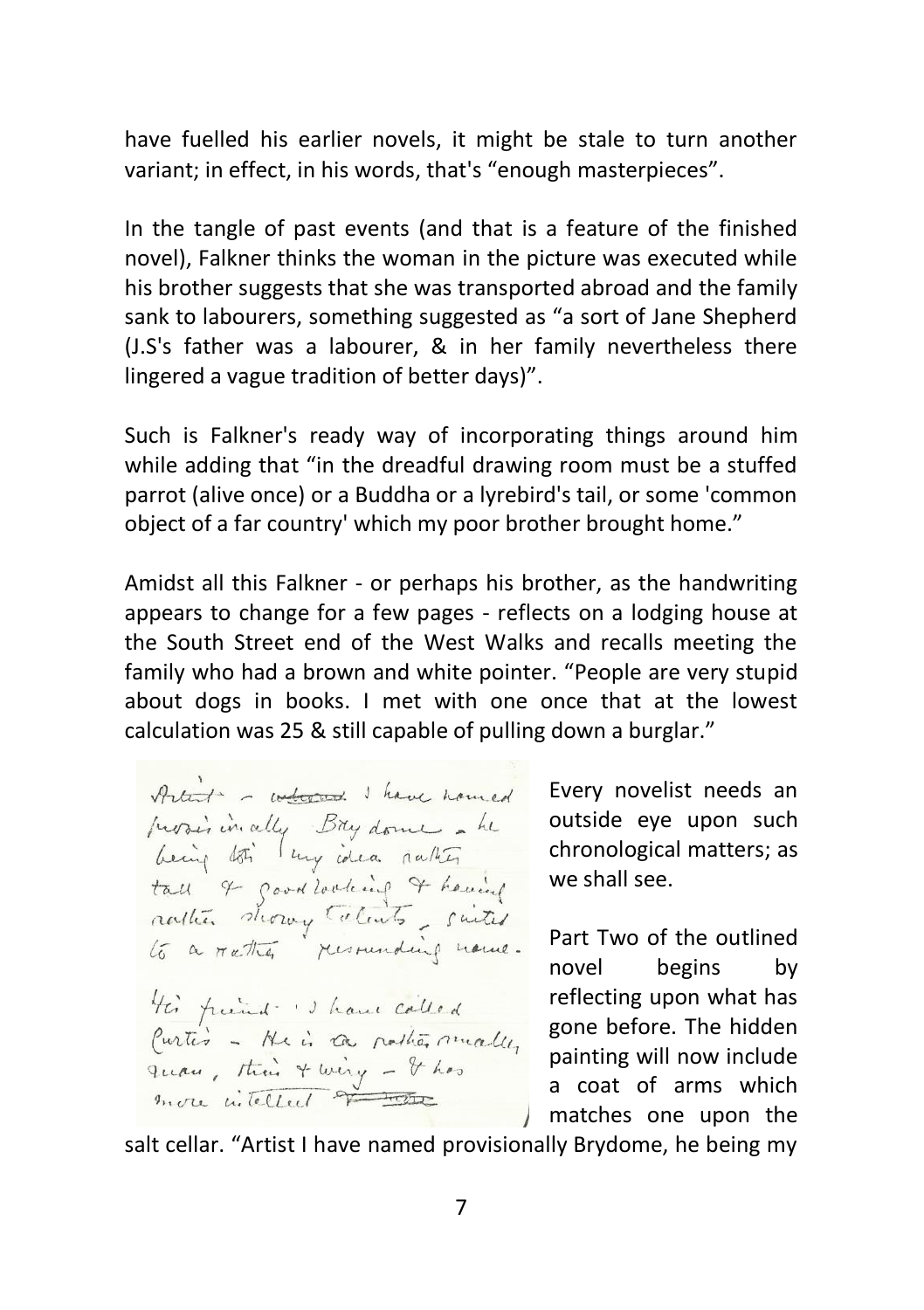idea rather tall & good looking & having rather showy talents, suited to a rather resounding name. His friend I have called Curtis. He is a rather small man, thin & wiry - & has more intellect & more stability & is quite efficient […] I am not sure whether he is an illustrator or writer, but he had wanted to be a painter in his youth, only his father was dead or incapable somehow, & his family's 'lifelode' - I think painting - or house decorating, or something more or less akin to art."

With the revelation of what lay behind the painting, Brydome and Curtis look further into the matter of the property, only to find that has been claimed by somebody whose name is not Fitzjohn.

A further visit is made to Dorchester, where Curtis is smitten with the niece (now named Anne) but suspects "that she is rather taken by Brydome, & fancies that Brydome has a liking for her & he, Curtis, though now supporting himself & hoping to do fairly well, does not as yet feel justified in thinking of marriage. I believe his is almost 40."

Which is perhaps of an echo of JMF, who was just over forty when marrying. Meanwhile, Curtis "having had no chance in his early life is interested in Brydome who is getting a good start, & whom he helps by his criticism & interest."

Perhaps in this outline there is something of the friendship between Falkner and John Noble. The plot moves forward with advertisements put in newspapers which seek the help of Parish clerks and the suchlike as the pair attempt to unravel the FitzJohn mystery.

In due course a letter arrives from an old clergyman in a remote spot where he has spent forty-five of his happiest years. He has tantalising information, and Brydome is excited by the letter. "Curtis begins to think that Brydome being only mildly interested in the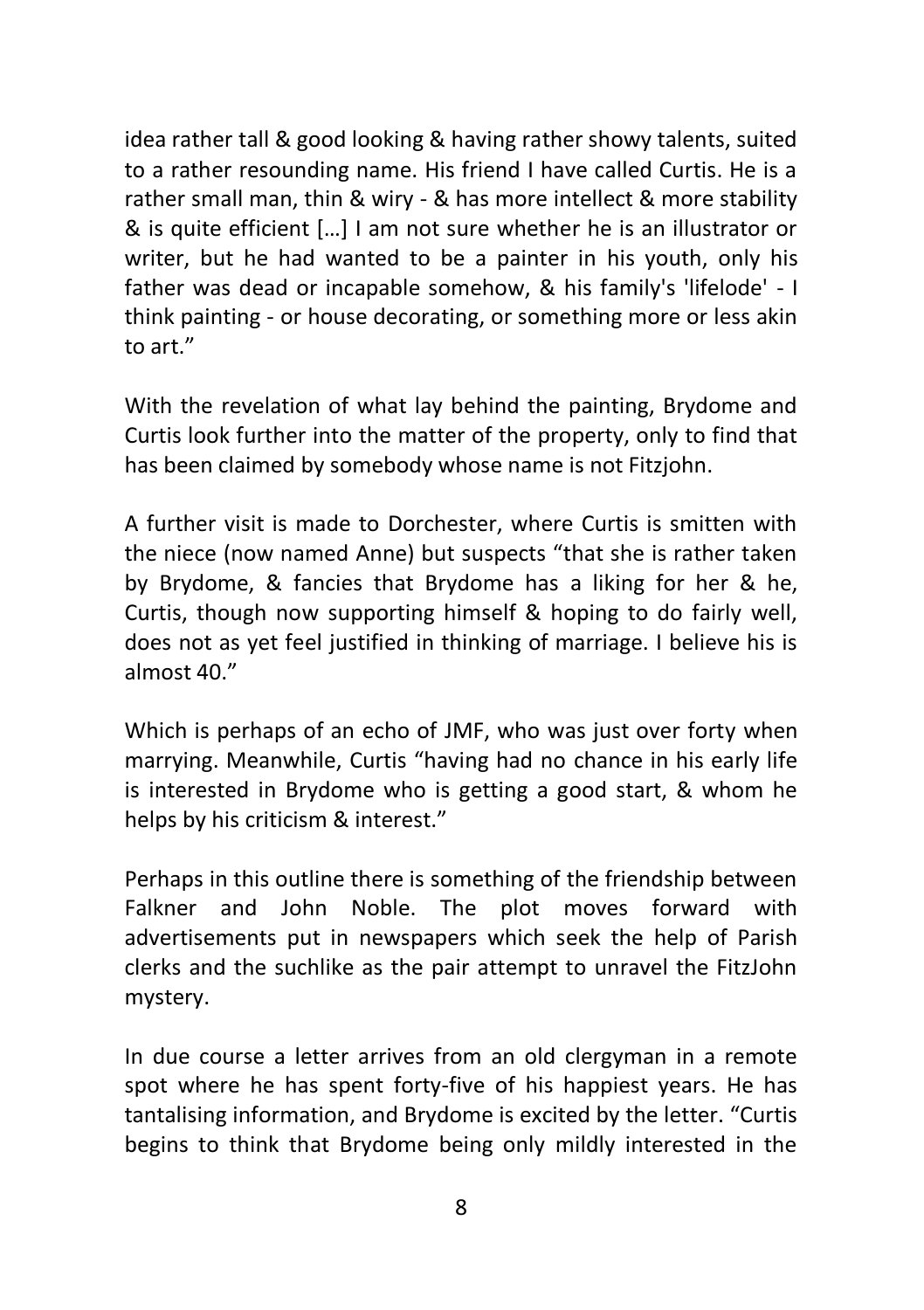younger Miss Fidgin is eager to prove her claim to a fortune and marrying her when she has it." Brydome announces his intention of going there for a "week end" (Falkner's quotation marks) after classes finish on a Friday, conducting investigations the next day before riding back on the Sunday in time for the next week's lessons. "Curtis is rather surprised that he does not come in on Sunday or Monday night, to tell him the result" but he assumes there is a reason and does not "trouble much until a student meets him in the street & asks what has become of Brydome."

Curtis plans to go and look the following "week end" (again Falkner's quotation marks). On the opposite page of the notebook Falkner notes that his brother has now read this section and thinks that there should be a longer time lapse, and Falkner then adds "all this could be arranged quite differently. I do not write any of these suggestions as anything but mere suggestions".

Down there, Curtis meets the church clerk's wife, "a very cross old woman" who says that somebody had indeed come to look at the Registers, and he learns from her that there had indeed been one who never brought back the key. Eventually she allows Curtis to use hers while telling him that the current vicar is not interested in the Registers but the previous one was very much so. "Curtis finds the registers lying about in the vestry, as we found them at Windrush." Curtis then realises that, despite the previous incumbent being fussy about them, there is in fact a gap in the chronicle, lost, indeed ripped-out pages. Also, he wonders if he has come to the wrong church - until, rootling about, he notices upon a stone ("if you think this advisable") a design similar to the FitzJohn arms. As for the clerk's wife, she does not tally the man to whom she gave the key with the description which Curtis gives to her of Brydome.

All of which takes another turn when, on return to London, Curtis finds that his friend has come back - and claims to have stopped en route to do some sketches but does not produce them when asked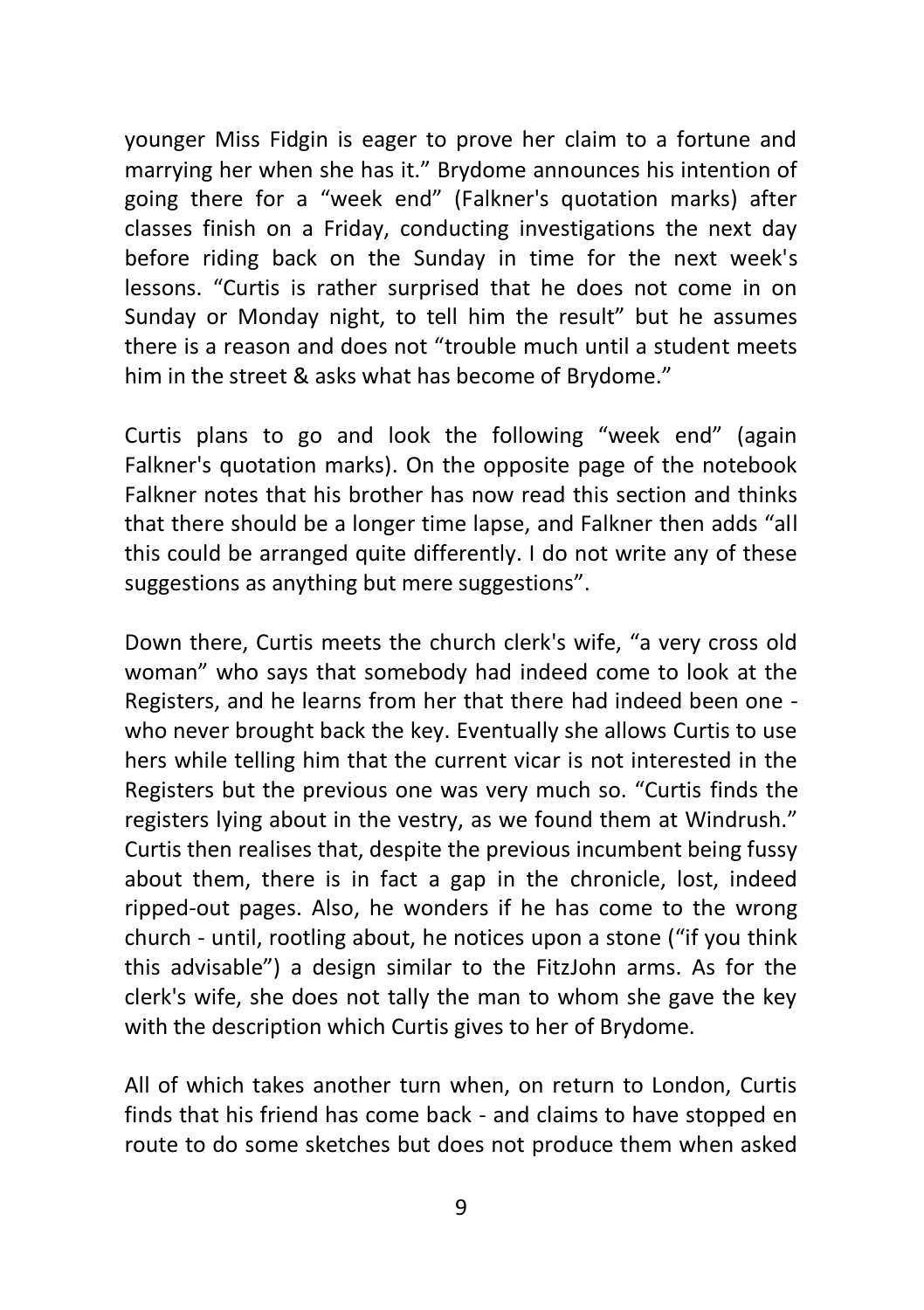as he apparently threw them away, so disappointing were they. When Curtis tells him about his own discovery of the missing pages, Brydome agrees that they were not there, that it was a fool's errand and that the old clergyman was probably in his dotage. Curtis infers that he does not want to pursue the matter "and comes away" but is uneasy.

"Next could be an announcement in the daily papers - 'Horrible discovery in a country church'. The old woman thinks that she can identify this man as being the one who did not bring back the key. Curtis "appears to be the only person who knew that Brydome had been there at all & he naturally keeps his own counsel. There follows another sensation, the murdered man is identified with the Mr. Vance who had shortly before succeeded in making good his claim to the well known 'FitzJohn' estate."

What becomes apparent is that before making his halfway genuine claim, Vance had come across a stronger claim which began at the time of Sedgemoor and comes down to Miss Fidgin and her niece. Vance sees Brydome's advertisement, and hastens to the church to remove the salient pages, at the very moment when Brydome arrives, catches him in the act; with which Vance launches an attack upon him, during which Vance dies: manslaughter, the body concealed with a little-visited room at the church.

At which point, with two pages of the notebook to go, everything fizzles out in a series of unresolved alternative possibilities. One might add that, for some, the same can be said of the finished novel.

There is, of course, much interesting material in this scenario but it is all a first flap or two of the wings, the narrative and all that it brings with it is not yet airborne. During the next two or three years Falkner, while perhaps thinking it through on a series of trains and boats (or in that spa at Baden-Baden), evolved something much